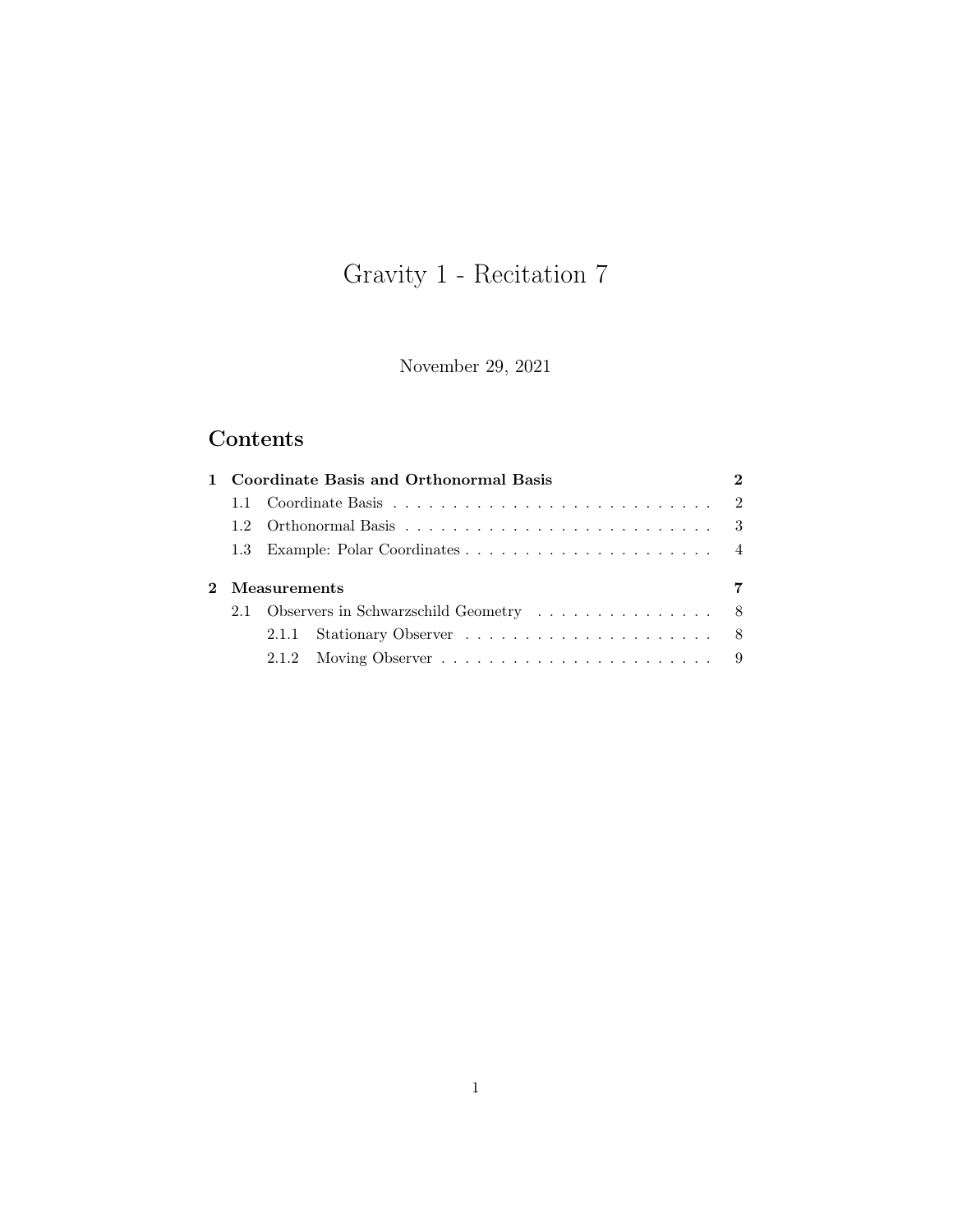## <span id="page-1-0"></span>1 Coordinate Basis and Orthonormal Basis

#### <span id="page-1-1"></span>1.1 Coordinate Basis

Definition: Velocity vector components in the coordinate basis are the coordinate velocities.

The expansion of the vector U in the coordinate basis  $e_{\mu}$  is

$$
U = U^{\mu} e_{\mu} \tag{1}
$$

where

$$
U^{\mu} = \frac{dx^{\mu}}{d\lambda} \tag{2}
$$

for some parameter  $\lambda$ . In general the parameter is arbitrary, and this basis does not involve a metric in its definition. However, given a metric, we like to write velocities with the arc length parameter  $\tau$ , so that

$$
U^{\mu} = \frac{dx^{\mu}}{d\tau} \tag{3}
$$

and U is normalized

$$
g(U, U) = g(U^{\mu}e_{\mu}, U^{\nu}e_{\nu}) = g(e_{\mu}, e_{\nu})U^{\mu}U^{\nu} = g_{\mu\nu}\frac{dx^{\mu}}{d\tau}\frac{dx^{\nu}}{d\tau} = -1
$$
 (4)

for a timelike vector.

We used the relation to the metric

$$
e_{\mu}\left(x\right)\cdot e_{\nu}\left(x\right) = g_{\mu\nu}\left(x\right) \tag{5}
$$

A coordinate velocity is the rate of change of the coordinate, like angular velocity for example. It has units of 1/time.

The magnitude of the  $\mu$  basis vector is

<span id="page-1-2"></span>
$$
|e_{\mu}| = \sqrt{g\left(e_{\mu}, e_{\mu}\right)} = \sqrt{g_{\mu\mu}}\tag{6}
$$

Magnitude of coordinate basis vector

 $^{\prime}$ 

It is not unity in general.

☛

 $\searrow$ 

What is the geometric meaning of the direction of the coordinate basis?

A coordinate basis vector  $e_\chi$  is pointing in the direction of increasing coordinate  $\chi$ . The coordinate lines can be orthogonal or not.

What is the geometric meaning of the magnitude of the coordinate basis?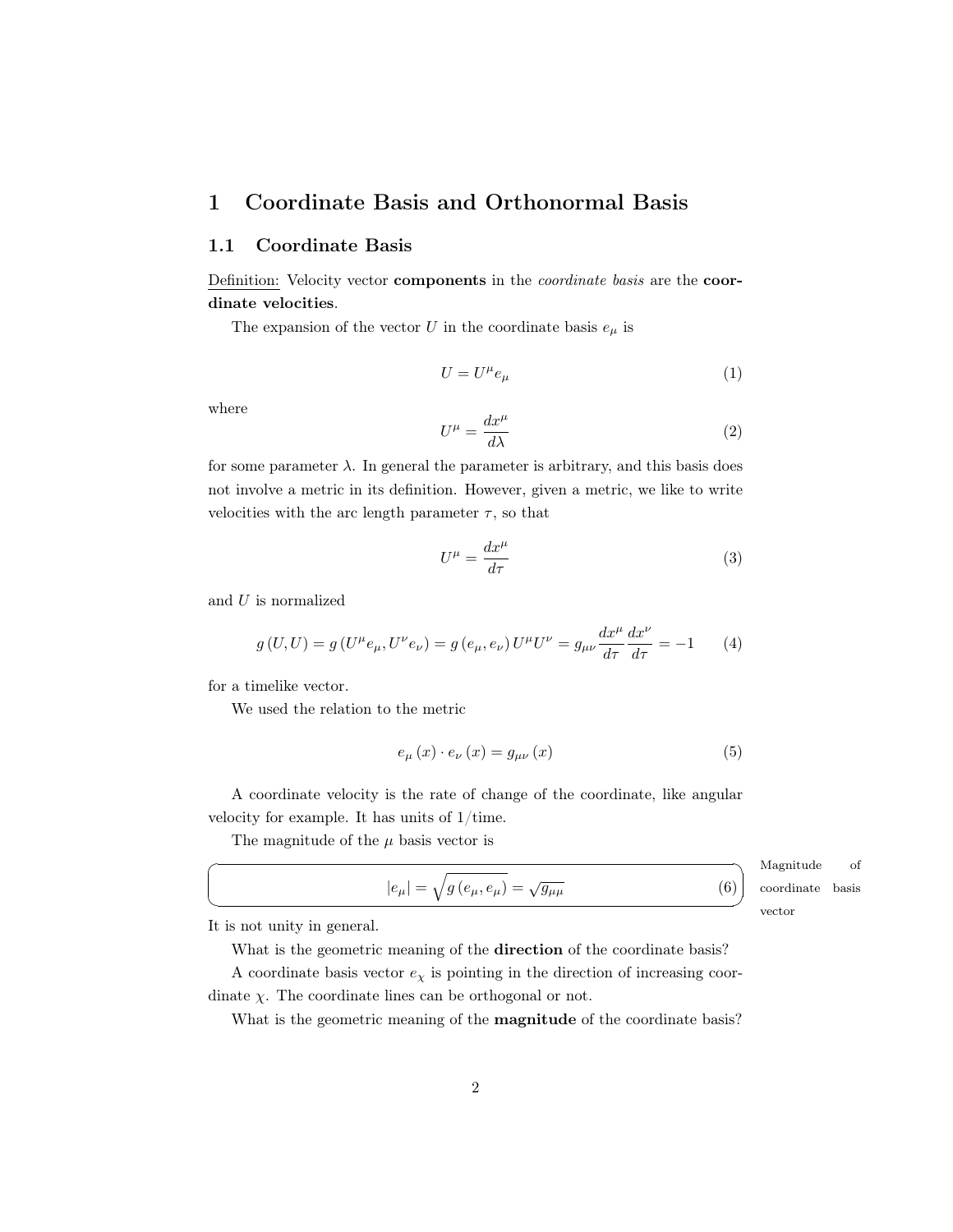Suppose we increase some coordinate  $\chi$  from  $\chi_1$  to  $\chi_2$ , while keeping all the other fixed. We travel along some curve, and the arc length we pass is given by the metric

$$
\Delta s = \int ds = \int_{\chi_1}^{\chi_2} \sqrt{g_{\chi\chi}} d\chi = \int_{\chi_1}^{\chi_2} |e_{\chi}| d\chi \tag{7}
$$

where we used the line element

$$
ds^2 = g_{\mu\nu} dx^{\mu} dx^{\nu} \tag{8}
$$

For infinitesimal coordinate change, the infinitesimal distance is

$$
ds = |e_{\chi}|d\chi = |e_{\chi}|\frac{d\chi}{d\tau}d\tau = |e_{\chi}|U^{\chi}d\tau = |U|d\tau
$$
\n(9)

So, the magnitude of the basis vector  $e<sub>x</sub>$  is the infinitesimal distance we travel in the real world, along a curve of varying coordinate  $\chi$ , when we increase coordinate  $\chi$  by d $\chi$ . |U| is the speed. In the case that  $g_{\chi\chi}$  is independent of  $\chi$ then  $|e_\chi|$  is just the finite length we travel when increasing  $\chi$  by 1

$$
\Delta s = \int_{\chi_1}^{\chi_1 + 1} \sqrt{g_{\chi \chi}} d\chi = \sqrt{g_{\chi \chi}} \int_{\chi_1}^{\chi_1 + 1} d\chi = \sqrt{g_{\chi \chi}} = |e_{\chi}| \tag{10}
$$

#### <span id="page-2-0"></span>1.2 Orthonormal Basis

Definition: *Orthonormal basis* at a point is a set of d orthonormal vectors.

The definition is in the name, but few remarks are in order:

1. Unlike the coordinate basis, this basis is only defined by a metric, which measures lengths and angles.

2. A priori the orthonormal basis has nothing to do with coordinates. Nevertheless, if we use "orthogonal" coordinates it is convenient to choose an orthonormal basis in the directions of the coordinate lines.

3. At each point there is a different vector space and different orthonormal basis.

The expansion of the vector U in the orthonormal basis  $e_{\hat{\mu}}$  is

$$
U = U^{\hat{\mu}} e_{\hat{\mu}} \tag{11}
$$

where

$$
|e_{\hat{\mu}}| = \sqrt{g\left(e_{\hat{\mu}}, e_{\hat{\mu}}\right)} = \sqrt{g_{\hat{\mu}\hat{\mu}}} = 1\tag{12}
$$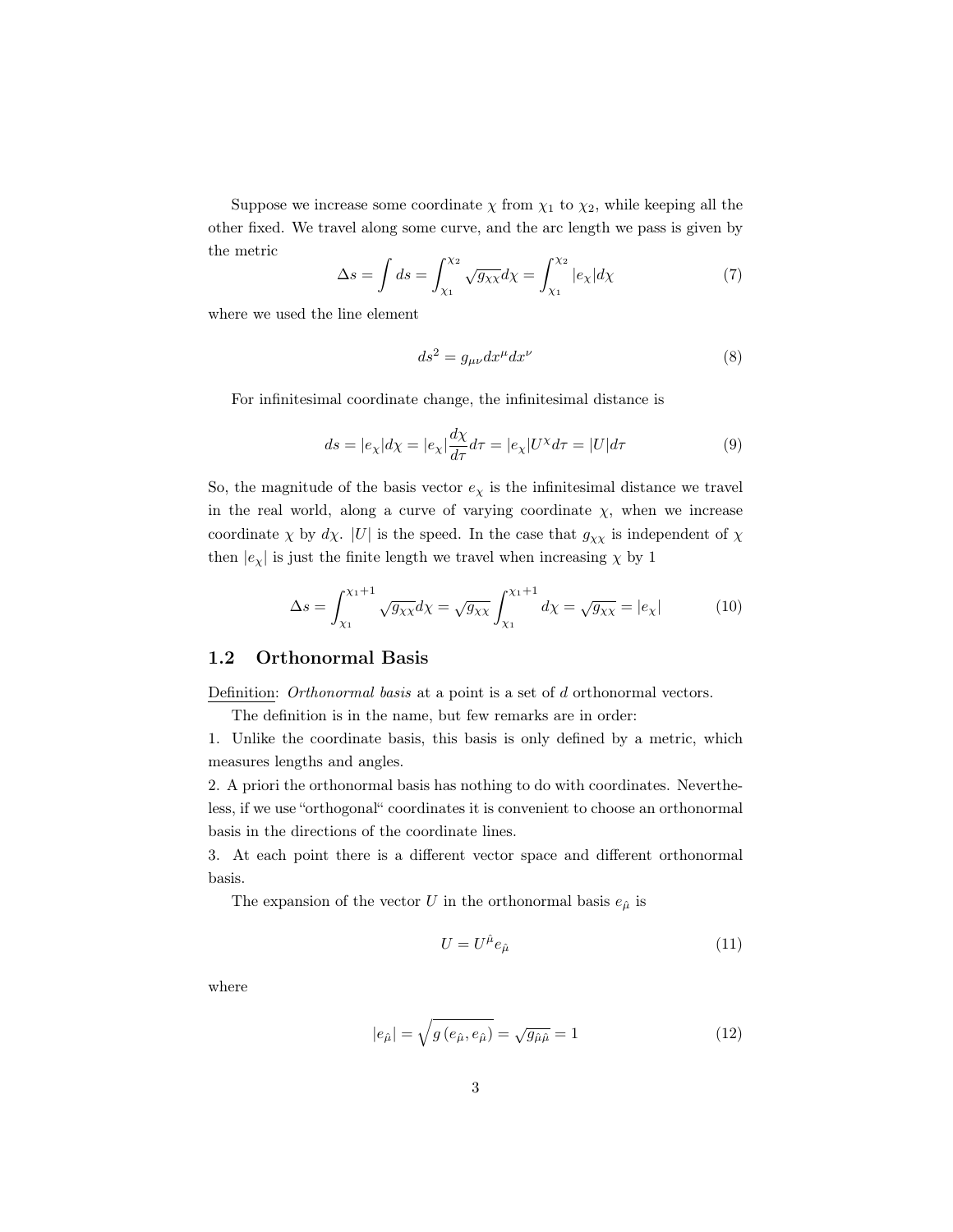(1,-1, or 0, for timelike/spacelike/null vectors).

The metric components at each point in orthonormal basis are

$$
g_{\hat{\mu}\hat{\nu}} = e_{\hat{\mu}} \cdot e_{\hat{\nu}} = \eta_{\hat{\mu}\hat{\nu}} \tag{13}
$$

for a Lorentzian manifold (signature  $(-1, 1, ...)$ ), and

$$
g_{\hat{i}\hat{j}} = e_{\hat{i}} \cdot e_{\hat{j}} = \delta_{\hat{i}\hat{j}} \tag{14}
$$

for a Riemannian manifold (signature  $(1, 1, ...)$ ).

In the case where we have orthogonal coordinates, we only need to normalize the coordinate basis vectors, in order to create an orthonormal basis.

$$
e_{\hat{\mu}} = \frac{e_{\mu}}{|e_{\mu}|} = \frac{e_{\mu}}{\sqrt{g_{\mu\mu}}}
$$
\n(15)

where we used [\(6\)](#page-1-2). Say that  $\chi$  is the second coordinate, then the components of  $e_\chi$  in the coordinate basis are

$$
(e_{\chi})^{\mu} = (0, 1, 0, 0) \tag{16}
$$

✟

✠

.

and the components of  $e_{\hat{\chi}}$  in the coordinate basis are

<span id="page-3-1"></span>
$$
(e_{\hat{\chi}})^{\mu} = \left(0, g_{\chi\chi}^{-\frac{1}{2}}, 0, 0\right) \tag{17}
$$

Indeed, [\(17\)](#page-3-1) is normalized. Compute its magnitude with by the coordinate basis

$$
|e_{\hat{\chi}}|^2 = g_{\mu\nu} (e_{\hat{\chi}})^{\mu} (e_{\hat{\chi}})^{\nu} = g_{\chi\chi} ((e_{\hat{\chi}})^{\chi})^2 = g_{\chi\chi} (g_{\chi\chi}^{-\frac{1}{2}})^2 = 1
$$
 (18)

Remark: For the timelike basis vector

☛

 $\searrow$ 

☛

 $\searrow$ 

<span id="page-3-3"></span>
$$
(e_{\hat{0}})^{\mu} = \left(-g_{00}^{-\frac{1}{2}}, 0, 0, 0\right)
$$
 (19)

#### <span id="page-3-0"></span>1.3 Example: Polar Coordinates

The common choice of basis when working with polar coordinates is the orthonormal basis, where  $e_{\hat{r}} \equiv \hat{r}$  is the radial basis vector and  $e_{\hat{\theta}} \equiv \hat{\theta}$  is the tangential basis vector. The velocity vector is expanded as

<span id="page-3-2"></span>
$$
U = U^{\hat{r}} e_{\hat{r}} + U^{\hat{\theta}} e_{\hat{\theta}} \tag{20}
$$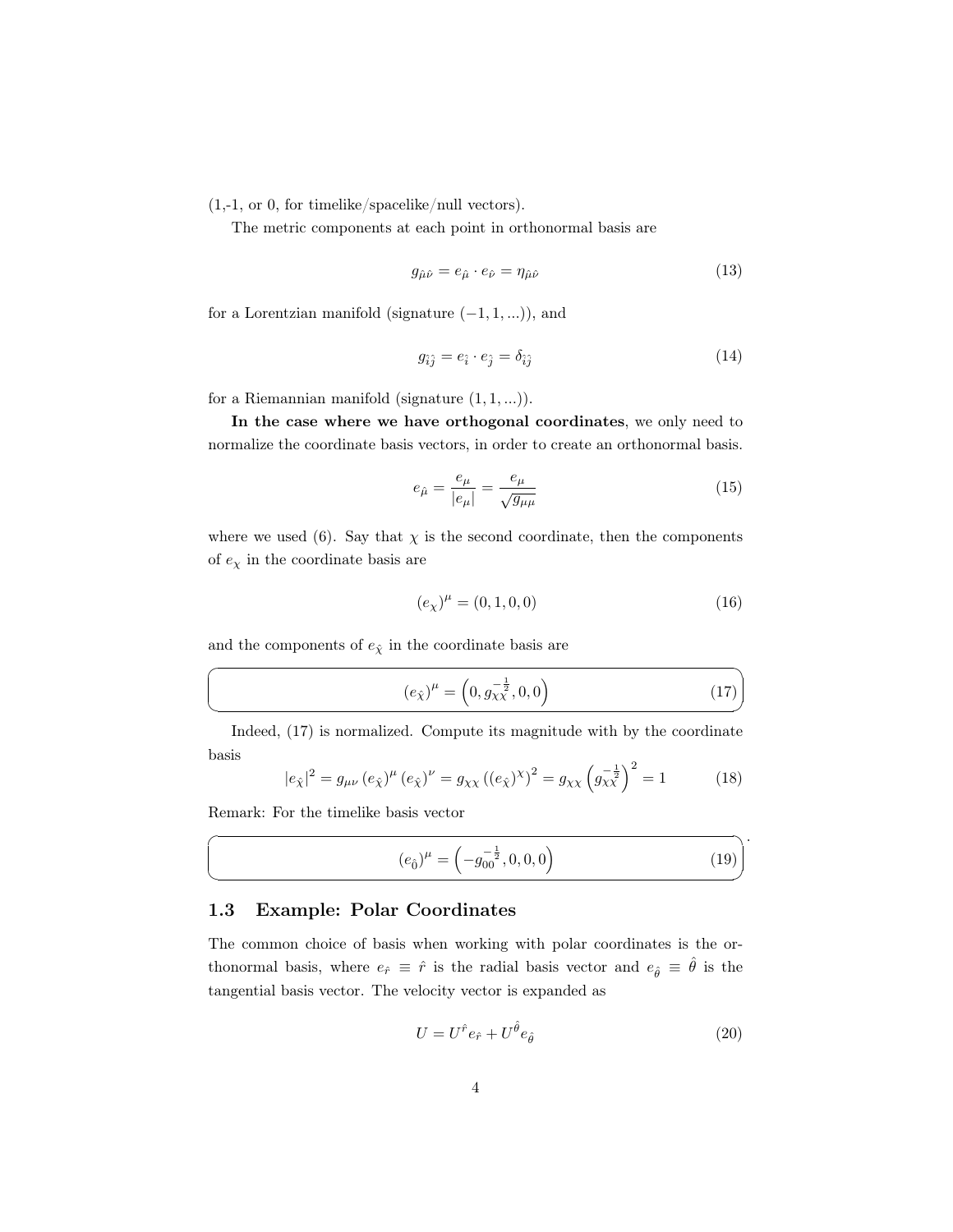where

$$
U^{\hat{r}} = \frac{dr}{dt} \tag{21}
$$

is the radial velocity and

<span id="page-4-0"></span>
$$
U^{\hat{\theta}} = r \frac{d\theta}{dt} \tag{22}
$$

is the tangential velocity. Of course  $e_{\hat{r}} \cdot e_{\hat{r}} = e_{\hat{\theta}} \cdot e_{\hat{r}} = 1$  and  $e_{\hat{r}} \cdot e_{\hat{\theta}} = 0$ . Polar coordinates lines are orthogonal, and this orthonormal basis is oriented such to point in their directions. Let us transform to the coordinate basis by rewriting [\(20\)](#page-3-2) as

$$
U = \frac{dr}{dt} e_{\hat{r}} + \frac{d\theta}{dt} (re_{\hat{\theta}})
$$

$$
= U^r e_r + U^\theta e_\theta
$$
(23)

where

$$
e_r = e_{\hat{r}} \tag{24}
$$

and

<span id="page-4-1"></span>
$$
e_{\theta} = re_{\hat{\theta}} \tag{25}
$$

since

$$
U^r = \frac{dr}{dt} \qquad U^\theta = \frac{d\theta}{dt} \tag{26}
$$

So in this simple example the difference between the usual orthonormal basis and the coordinate basis is to whom the factor  $r$  belongs to. In the orthonormal basis the basis  $e_{\hat{\theta}}$  must be unit length, so the component [\(22\)](#page-4-0) has it. In the coordinate basis the component  $U^{\theta}$  is the coordinate velocity, i.e., the angular velocity, so the angular basis vector scales as  $r$ . From  $(25)$  it follows

$$
|e_{\theta}| = |r||e_{\hat{\theta}}| = r \tag{27}
$$

Lets see how it relate to the metric. The metric in polar coordinates reads

$$
ds^2 = dr^2 + r^2 d\theta^2 \tag{28}
$$

<span id="page-4-2"></span>
$$
g_{ij} = \begin{pmatrix} 1 & 0 \\ 0 & r^2 \end{pmatrix} \tag{29}
$$

$$
g_{rr} = 1 \t g_{\theta\theta} = r^2 \t g_{r\theta} = 0 \t (30)
$$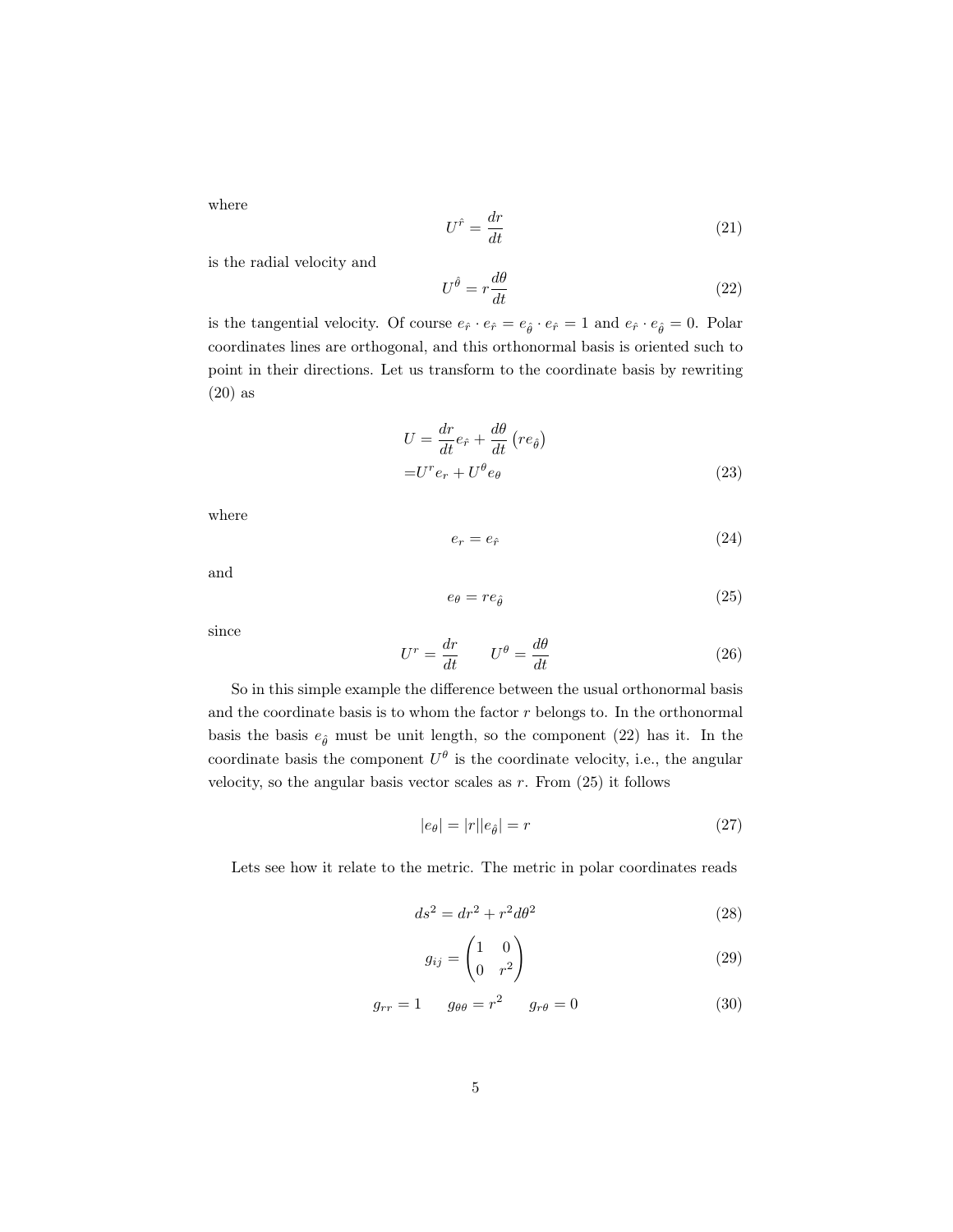

FIGURE 7.7 Coordinate and orthonormal basis vectors for polar coordinates in the plane. At left, the coordinate basis vectors point along the coordinate lines and have lengths  $|e_r| = 1$ ,  $|e_{\phi}| = r$ . At right, the orthonormal basis vectors shown also point along the same coordinate lines but have unit length.

Figure 1: Coordinate and orthonormal polar bases, from Hartle

Let us now transform to the orthonormal basis by denoting

$$
dl = r d\theta \tag{31}
$$

$$
ds^2 = dr^2 + dl^2 \tag{32}
$$

<span id="page-5-0"></span>
$$
g_{\hat{i}\hat{j}} = \begin{pmatrix} 1 & 0 \\ 0 & 1 \end{pmatrix} \tag{33}
$$

$$
g_{\hat{r}\hat{r}} = 1 \qquad g_{\hat{\theta}\hat{\theta}} = 1 \qquad g_{\hat{r}\hat{\theta}} = 0 \tag{34}
$$

We replaced the angle coordinate by the arc length along a constant  $r$ . From [\(29\)](#page-4-2) and [\(33\)](#page-5-0)

$$
|e_{\theta}| = \sqrt{g(e_{\theta}, e_{\theta})} = \sqrt{g_{\theta\theta}} = r
$$
\n(35)

$$
|e_{\hat{\theta}}| = \sqrt{g\left(e_{\hat{\theta}}, e_{\hat{\theta}}\right)} = \sqrt{g_{\hat{\theta}\hat{\theta}}} = 1\tag{36}
$$

Recall the geometric meaning of  $|e_\theta|.$  Traveling on a curve of constant  $r,$ 

$$
\Delta s = \int ds = \int dl = \int_{\theta_1}^{\theta_2} r d\theta = r \Delta \theta \tag{37}
$$

The magnitude of the coordinate basis vector  $|e_{\theta}|$  is the arc length along the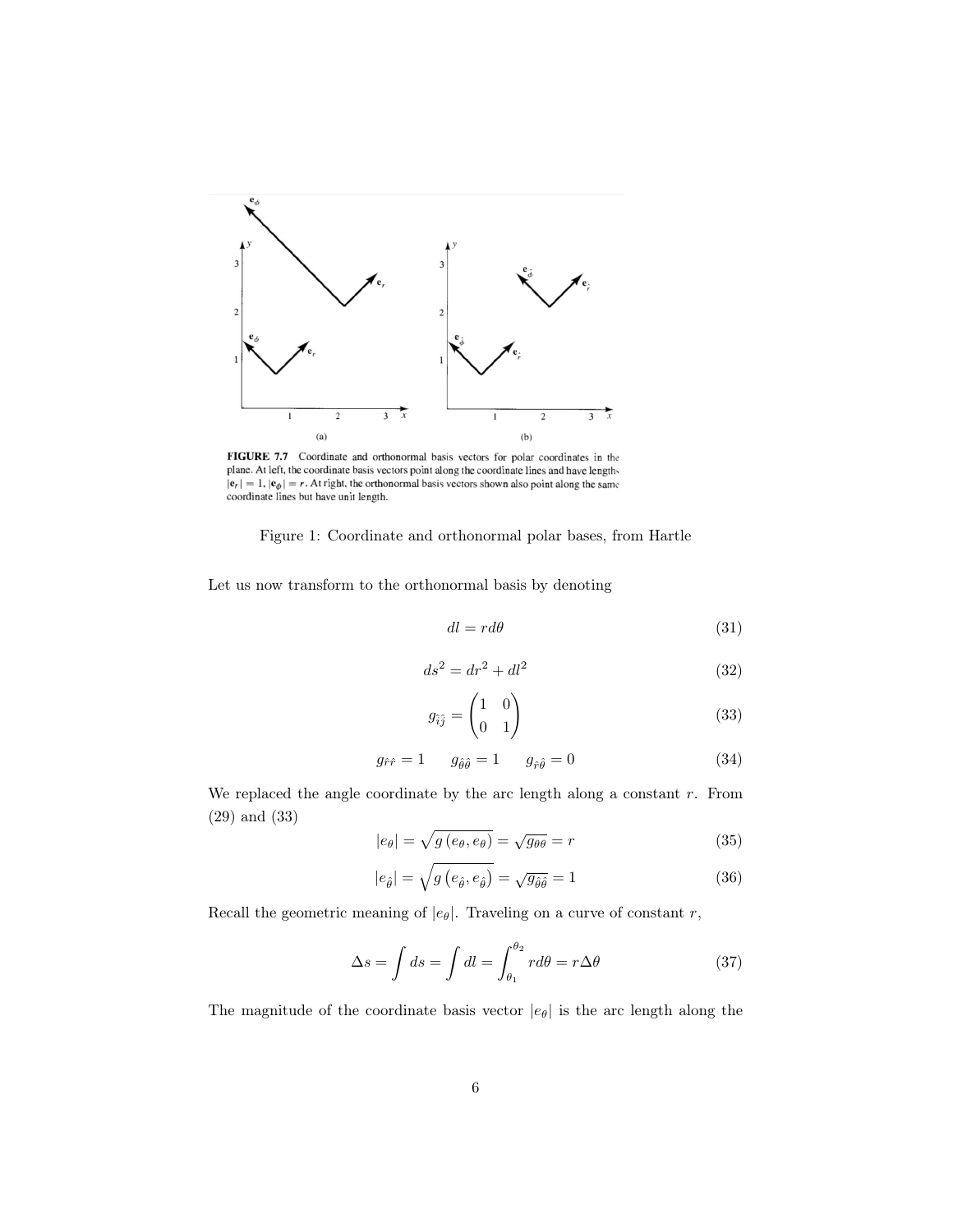curve of constant r when we increase the coordinate  $\theta$  by 1. In terms of velocities

$$
\Delta s = \int_{t_1}^{t_2} r \frac{d\theta}{dt} dt = \int_{t_1}^{t_2} rU^{\theta} dt = \int_{t_1}^{t_2} U^{\hat{\theta}} dt
$$
 (38)

$$
\frac{\Delta s}{r} = \Delta \theta = \int_{t_1}^{t_2} U^{\theta} dt
$$
\n(39)

Again  $U^{\hat{\theta}}$  is the tangential velocity and  $U^{\theta}$  is the angular velocity.

### <span id="page-6-0"></span>2 Measurements

Definition: An observer is traveling along a timelike worldline and is equipped with an orthonormal basis  $\{e_{\hat{0}}, e_{\hat{1}}, e_{\hat{2}}, e_{\hat{3}}\}$ , such that the timelike basis vector  $e_{\hat{0}}$ is tangent to its worldline, i.e.,  $e_{\hat{0}} = u_{ob}$ .

Suppose an observer and a particle meet, i.e., their worldlines intersect. If the particle has a 4-momentum  $p$ , then the energy of the particle that the observer measures is

$$
E = -p \cdot u_{ob} \tag{40}
$$

 $\searrow$ since,

☛

$$
(u_{ob})^{\hat{\mu}} = (e_{\hat{t}})^{\hat{\nu}} = (1, 0, 0, 0)
$$
\n(41)

$$
-p \cdot u_{ob} = -p \cdot e_{\hat{0}} = -\eta_{\hat{\mu}\hat{\nu}} p^{\hat{\mu}} (e_{\hat{0}})^{\hat{\nu}} = p^{\hat{0}} = E \tag{42}
$$

and the dot product of vectors is independent of the basis.

The measured 3-velocity can be found then by

$$
E = m\gamma \tag{43}
$$

Remark:  $p^t/m = \frac{dt}{d\tau}$  in general coordinates, but  $\frac{dt}{d\tau} = \gamma = (1 - v^2)^{-\frac{1}{2}}$  in an orthonormal basis.

Lorentz transformation relate the frames of any two observers at the same point in spacetime, since they transform orthonormal basis to another orthonormal basis (they preserve magnitude and angles of vectors).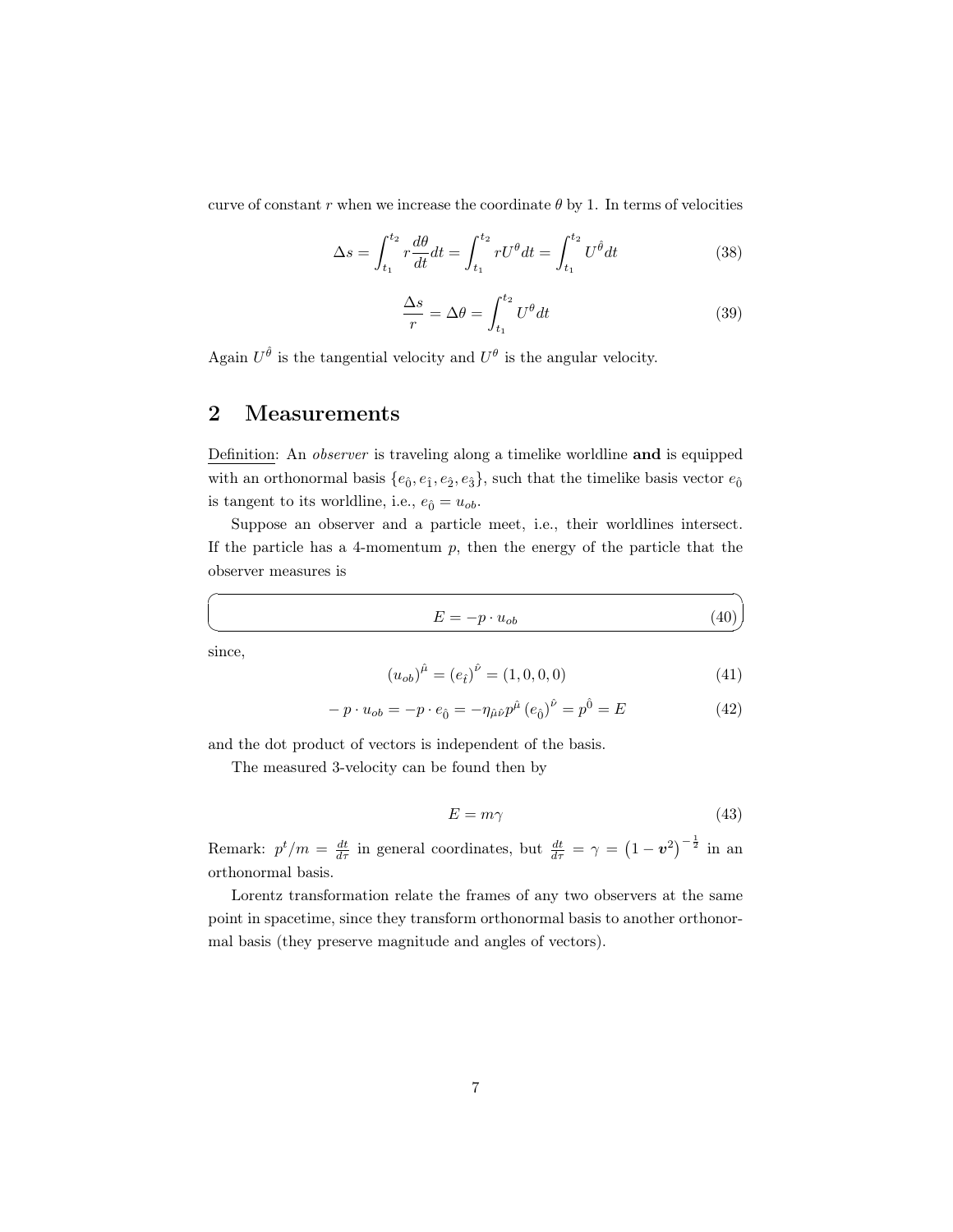#### <span id="page-7-0"></span>2.1 Observers in Schwarzschild Geometry

#### <span id="page-7-1"></span>2.1.1 Stationary Observer

Two particles fall radially in from infinity in the Schwarzschild geometry. One starts with  $e = 1$  and the other with  $e = 2$ . A stationary observer at radius  $r = 6M$  measures the speed of each when they pass by. How much faster is the second particle moving at that point?

The Schwarzschild metric is

$$
ds^{2} = -fdt^{2} + f^{-1}dr^{2} + r^{2}d\Omega^{2}
$$
\n(44)

where

$$
f\left(r\right) = 1 - \frac{2M}{r} \tag{45}
$$

The timelike orthonormal basis vector is, by [\(19\)](#page-3-3),

<span id="page-7-3"></span>
$$
(e_i)^{\mu} = \left(f^{-\frac{1}{2}}, 0, 0, 0\right) \tag{46}
$$

This is the observer's 4-velocity  $u_{ob}$ 

<span id="page-7-2"></span>
$$
(u_{ob})^{\mu} = (e_{\hat{t}})^{\mu} = \left(f^{-\frac{1}{2}}, 0, 0, 0\right)
$$
\n(47)

The conserved quantity e is

<span id="page-7-4"></span>
$$
e = -\xi \cdot u_p = -g_{tt}u_p^t = fu_p^t \tag{48}
$$

where  $\xi$  is the timelike Killing vector and<br>  $u_p$  is the particle's 4-velocity.

The measured energy per unit mass is

<span id="page-7-5"></span>
$$
\frac{E}{m} = -u_{ob} \cdot u_p = -g_{tt} u_{ob}^t u_p^t = -(-f) f^{-\frac{1}{2}} e f^{-1} = e f^{-\frac{1}{2}}
$$
(49)

Also

<span id="page-7-6"></span>
$$
\frac{E}{m} = \gamma_{v_p} = \left(1 - \boldsymbol{v}_p^2\right)^{-\frac{1}{2}}\tag{50}
$$

where  $\boldsymbol{v}_p$  is the measured 3-velocity of the particle. We get the measured speed

$$
v_p^2 = 1 - e^{-2}f\tag{51}
$$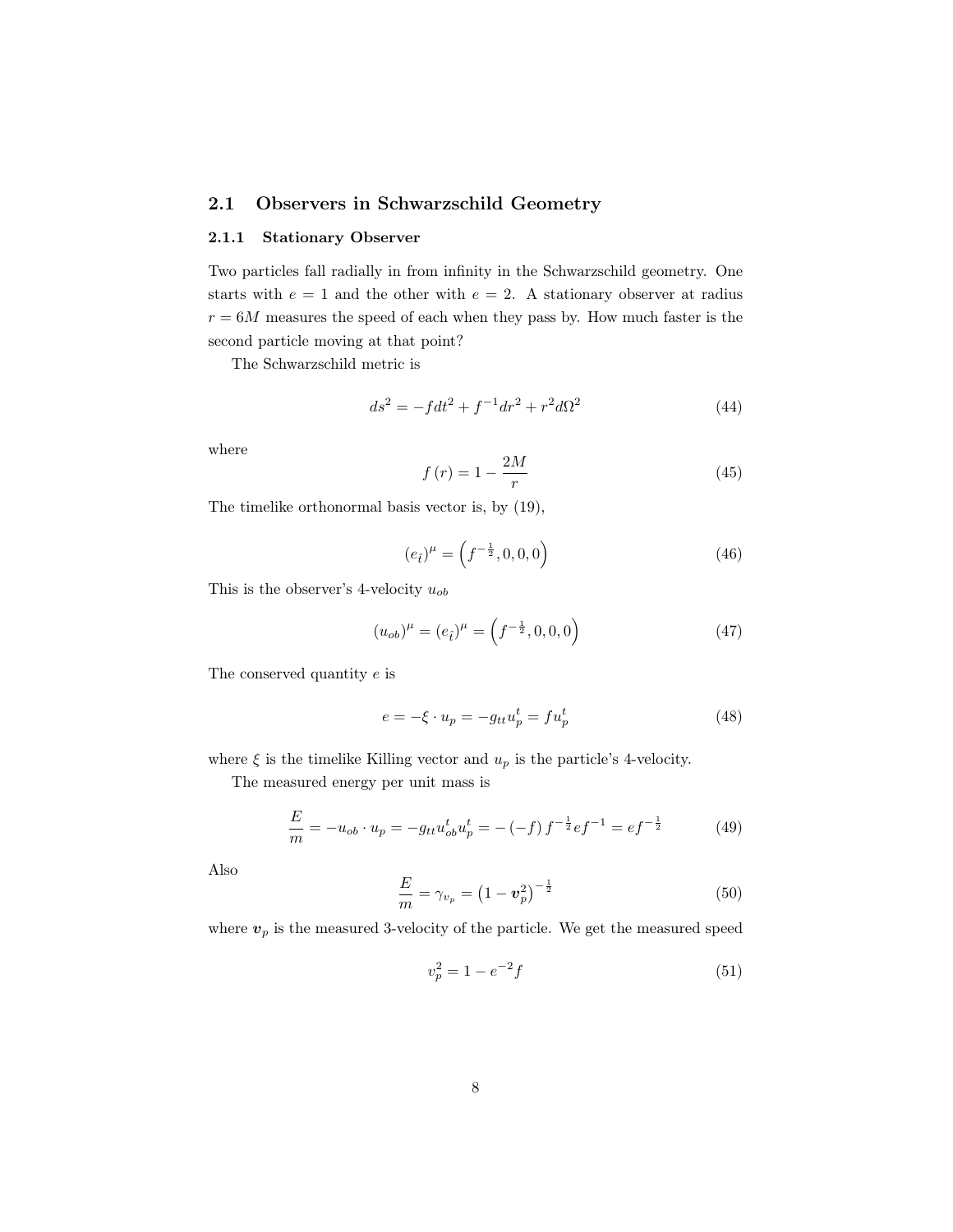<span id="page-8-5"></span>
$$
v_p = \frac{1}{e} \left( e^2 - 1 + \frac{2M}{r} \right)^{\frac{1}{2}}
$$
 (52)

For  $r = 6M$ 

 $\sqrt{2}$ 

✍

$$
v_p = \frac{1}{e} \left( e^2 - \frac{2}{3} \right)^{\frac{1}{2}}
$$
 (53)

the speeds ratio is

$$
\frac{v_p (e=2)}{v_p (e=1)} = \frac{(1/2) (10/3)^{1/2}}{(1/3)^{1/2}} = \frac{1}{2} \sqrt{10} \approx 1.58
$$
 (54)

#### <span id="page-8-0"></span>2.1.2 Moving Observer

The stationary observer observes a second observer moving radially inward with speed  $v_r$ , at the same time and place that the particle passes by. What speed does the moving observer measure for the particle?

We denote the 4-vector of the moving observer by  $w$ . As before, we would like to compute

<span id="page-8-1"></span>
$$
E'/m = -w \cdot u_p = \gamma_{v'_p} \tag{55}
$$

where E' and  $\gamma_{v'_p} = (1 - v'^2)^{-\frac{1}{2}}$  are the energy and velocity of the particle that the moving observer measures.

For pedagogical reason, we will do the long way, so we will see some relations. The moving observer has a radial velocity, therefore his velocity 4-vector  $w$  has the following form in coordinate basis

<span id="page-8-2"></span>
$$
w^{\mu} = (w^t, w^r, 0, 0) \tag{56}
$$

We wish to find  $w<sup>t</sup>$  and  $w<sup>r</sup>$  and plug into [\(55\)](#page-8-1). The stationary observer  $u<sub>ob</sub>$ measures the moving observer  $w$  to have a 3-velocity  $v_r$ , therefore

<span id="page-8-3"></span>
$$
-u_{ob} \cdot w = \gamma_{v_r} \tag{57}
$$

Plug [\(47\)](#page-7-2) and [\(56\)](#page-8-2) into [\(57\)](#page-8-3)

$$
-g_{tt}u_{ob}^t w^t = ff^{-\frac{1}{2}}w^t = \gamma_{v_r} \tag{58}
$$

⇒

<span id="page-8-4"></span>
$$
w^t = \gamma_{v_r} f^{-\frac{1}{2}} \tag{59}
$$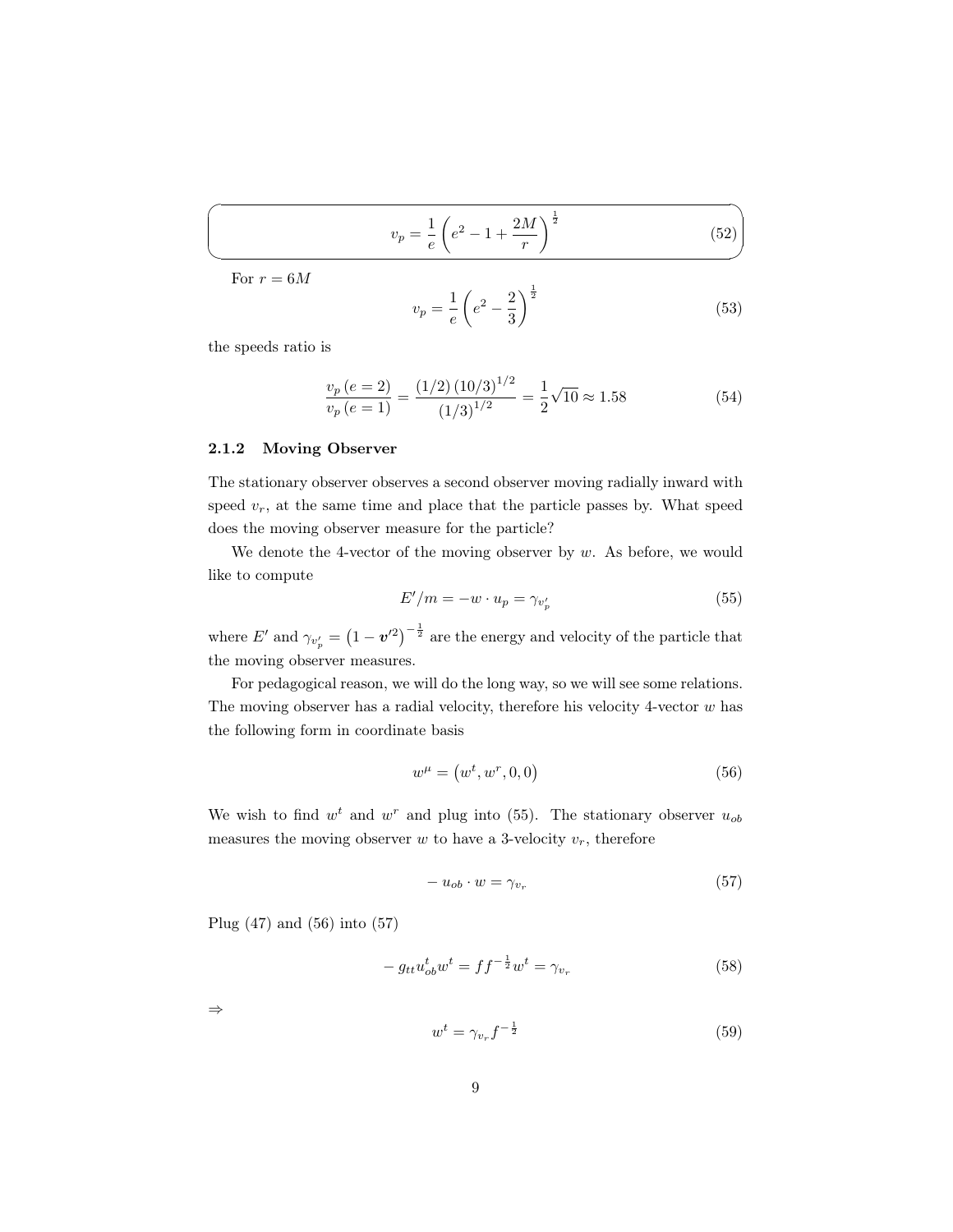Now we can find  $w<sup>r</sup>$  by normalization constraint

$$
w \cdot w = g_{tt} (w^t)^2 + g_{rr} (w^r)^2 = -1 \tag{60}
$$

$$
-f\left(\gamma_{v_r}f^{-\frac{1}{2}}\right)^2 + f^{-1}\left(w^r\right)^2 = -1\tag{61}
$$

$$
\left(w^r\right)^2 = \left(\gamma_{v_r}^2 - 1\right)f\tag{62}
$$

$$
w^r = \left(\gamma_{v_r}^2 - 1\right)^{\frac{1}{2}} f^{\frac{1}{2}} \tag{63}
$$

Notice that

$$
\left(\gamma_{v_r}^2 - 1\right)^{\frac{1}{2}} = \left(\frac{1}{1 - v_r^2} - 1\right)^{\frac{1}{2}} = \left(\frac{v_r^2}{1 - v_r^2}\right)^{\frac{1}{2}} = \pm v_r \gamma_{v_r} \tag{64}
$$

we take the negative square root since the moving observer is moving radially inward. We conclude that

<span id="page-9-0"></span>
$$
w^r = -v_r \gamma_{v_r} f^{\frac{1}{2}} \tag{65}
$$

Collecting [\(59\)](#page-8-4) and [\(65\)](#page-9-0)

$$
w^{\mu} = \left(\gamma_{v_r} f^{-\frac{1}{2}}, -v_r \gamma_{v_r} f^{\frac{1}{2}}, 0, 0\right)
$$

The moving ob-✠ in coordinate baserver 4-velocity

(66)

 $(69)$ 

Notice that the orthonormal basis vector  $e_{\hat{t}}$  in the coordinate basis is given  $\quad$   $_{\rm sis}$ by [\(46\)](#page-7-3) and  $e_{\hat{r}} = \frac{e_r}{\sqrt{g_{rr}}}$  is

$$
(e_{\hat{r}})^{\mu} = \left(0, f^{\frac{1}{2}}, 0, 0\right) \tag{67}
$$

so

☛

 $\searrow$ 

☛

 $\searrow$ 

$$
w = \gamma_{v_r} f^{-\frac{1}{2}} e_t - v_r \gamma_{v_r} f^{\frac{1}{2}} e_r \tag{68}
$$

The moving observer 4-velocity in orthonormal basis is by Lorentz trans.

w in orthonormal basis [\(69\)](#page-9-1) is related to  $u_{ob} = e_i$  by a Lorentz transformation of boost with velocity  $v_r e_{\hat{r}}$ . But of course, that is what Lorentz transformations do! They relate different observer's frames at a point in spacetime.

<span id="page-9-1"></span> $w = \gamma_{v_r} e_{\hat{t}} - v_r \gamma_{v_r}$ 

We continue the calculation of [\(55\)](#page-8-1) the hard way (in coordinate basis).

<span id="page-9-2"></span>
$$
-w \cdot u_p = -g_{tt}w^t u_p^t - g_{rr}w^r u_p^r = \gamma_{v_p'} \tag{70}
$$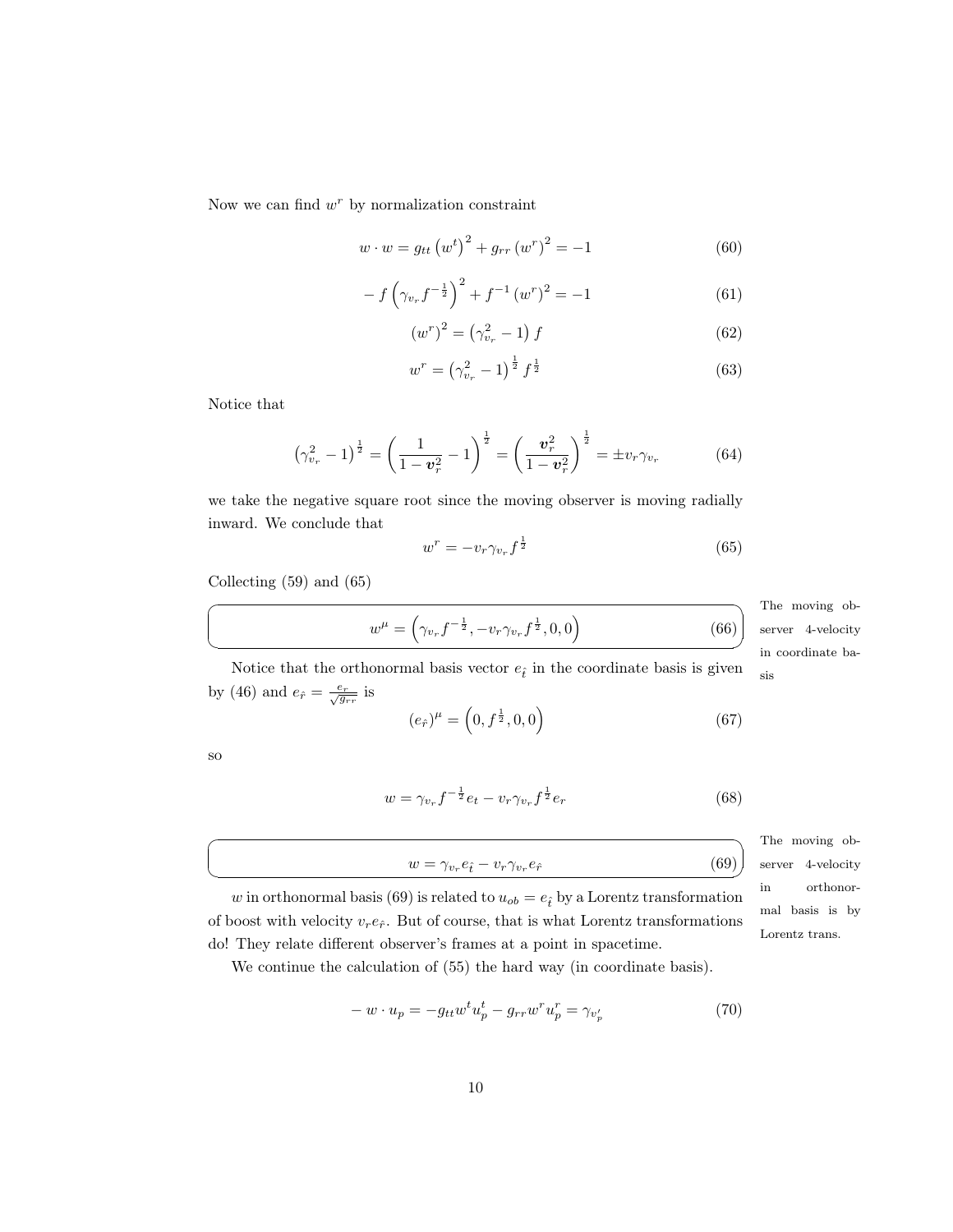It still remains to find  $u_p^r$ . We do it by normalization of  $u_p$ 

$$
u_p \cdot u_p = g_{tt} (u_p^t)^2 + g_{rr} (u_p^r)^2 = -1
$$
 (71)

Plug [\(48\)](#page-7-4) and the metric

$$
- f \left( e f^{-1} \right)^2 + f^{-1} \left( u_p^r \right)^2 = -1 \tag{72}
$$

from [\(52\)](#page-8-5)

☛

 $\searrow$ 

<span id="page-10-0"></span>
$$
u_p^r = -\sqrt{e^2 - f} = -ev_p \tag{73}
$$

Now plug [\(59\)](#page-8-4),[\(65\)](#page-9-0),[\(73\)](#page-10-0) and the metric in [\(70\)](#page-9-2)

$$
f\left(\gamma_{v_r}f^{-\frac{1}{2}}\right)\left(ef^{-1}\right) - f^{-1}\left(-v_r\gamma_{v_r}f^{\frac{1}{2}}\right)\left(-ev_p\right) = \gamma_{v'_p} \tag{74}
$$

$$
\gamma_{v_r} f^{-\frac{1}{2}} e - v_r v_p \gamma_{v_r} f^{-\frac{1}{2}} e = \gamma_{v'_p} \tag{75}
$$

Recall from [\(49\)](#page-7-5) and [\(50\)](#page-7-6) that  $ef^{-\frac{1}{2}} = \gamma_{v_p}$ , hence

<span id="page-10-1"></span>
$$
\gamma_{v_p'} = \gamma_{v_r} \gamma_{v_p} \left( 1 - v_r v_p \right) \tag{76}
$$

 $v_p'$  can be extracted from [\(76\)](#page-10-1).  $v_r$  is given and  $v_p$  we found in [\(52\)](#page-8-5).

Let us show that [\(76\)](#page-10-1) is simply the relation of the gamma's analogue to the addition of velocities law arising from Lorentz transformation. By hyperbolic functions identities, the addition of velocities formula is

$$
v_p' = \tanh(\phi) \tag{77}
$$

$$
v_r = \tanh\left(\psi\right) \tag{78}
$$

$$
v_p = \tanh(\psi + \phi) = \frac{\sinh(\psi)\cosh(\phi) + \sinh(\phi)\cosh(\psi)}{\cosh(\psi)\cosh(\phi) + \sinh(\psi)\sinh(\phi)}
$$

$$
= \frac{\tanh(\psi) + \tanh(\phi)}{1 + \tanh(\psi)\tanh(\phi)} = \frac{v_r + v'_p}{1 + v_r v'_p}
$$
(79)

The corresponding relation for the gamma's is

$$
\gamma_{v_p'} = \cosh(\phi) \tag{80}
$$

$$
\gamma_{v_r} = \cosh(\psi) \tag{81}
$$